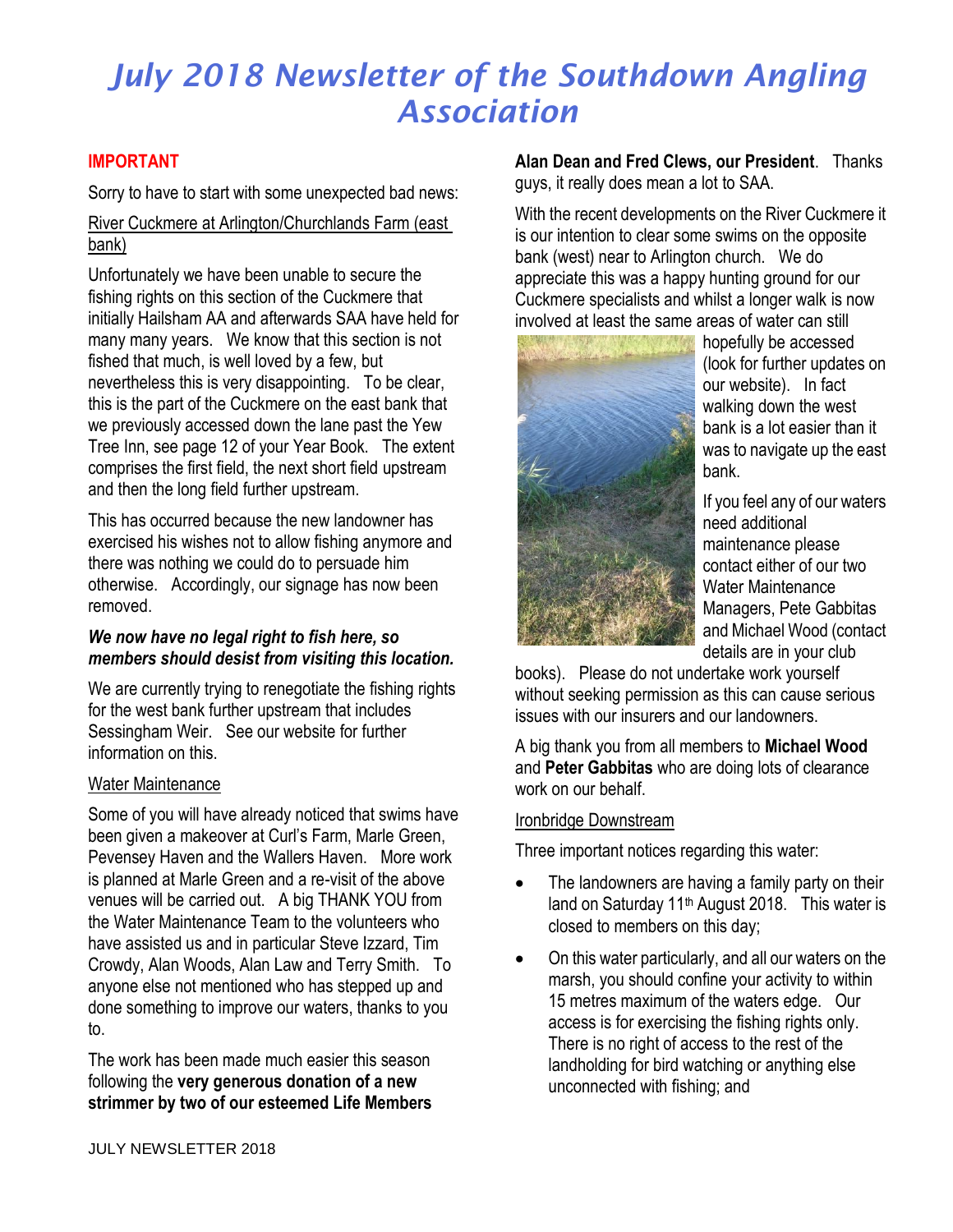There is strictly no access to the "jetty" used by the landowner for accessing the water for swimming and boating, see next item.

### Lost and Found



If anyone has "lost" these 2 fixings "found" at Ironbridge downstream towards the end of our water, please contact the club on 07710 245861 and we will try and reunite you. They were "found" on the jetty, also pictured, that all members should know is out of bounds to club members. Should you encounter any fishermen on the jetty, please educate them.

### Great start to fishing season writes Chris Copeland

With the new river season now in full swing it's pleasing to report that all are waters are fishing well, quite surprising really with river levels low due to the recent hot weather, and very little rain forecast for the coming weeks.

From the Wallers Haven we're hearing of Carp landed to over 26lbs, Tench of over 6lbs and Bream to 5lbs. Decent bags of Bream and Tench being caught in night fishing sessions at both Middle and Ironbridge. Best baits would seem to be various flavoured boilies along with the ever popular sweetcorn.

Further bags of Carp Tench and Bream have also been reported from Pevensey Haven along with a number of Chub from all stretches of the Cuckmere (please check earlier article Ed).

A reminder by the way that night fishing is not permitted

downstream of Ironbridge, but members can night fish at Boreham Street, Ironbridge upstream and also at Pevensey Haven and the River Cuckmere. You can find all relevant information in the club card.

If you like catching fish in the wee small hours please remember to make sure you choose a safe and comfortable swim, especially at the Cuckmere where bank side conditions can be deceptive and the water deep very close in.

For those members that prefer our still waters, plenty of silver fish are showing at Marle Green along with the odd big Carp. The Carp are still in the mood to feed at Curls Farm with recent match weights being very good indeed.

Swimming, boats, canoes, kayaks, boards and the like

We are increasingly being affected by people making recreational use of waters on the Pevensey Marshes, particularly on the Wallers Haven. It is most likely that



these people do not have permission from relevant landowners and therefore have no legal right to do so. SAA is asking all our landowners not to allow swimming or boating and to not enter into any "voluntary access agreements" with British Canoeing or any local affiliation/club. Some landowners do

make occasional recreational use of their waters and clearly we just have to accept that.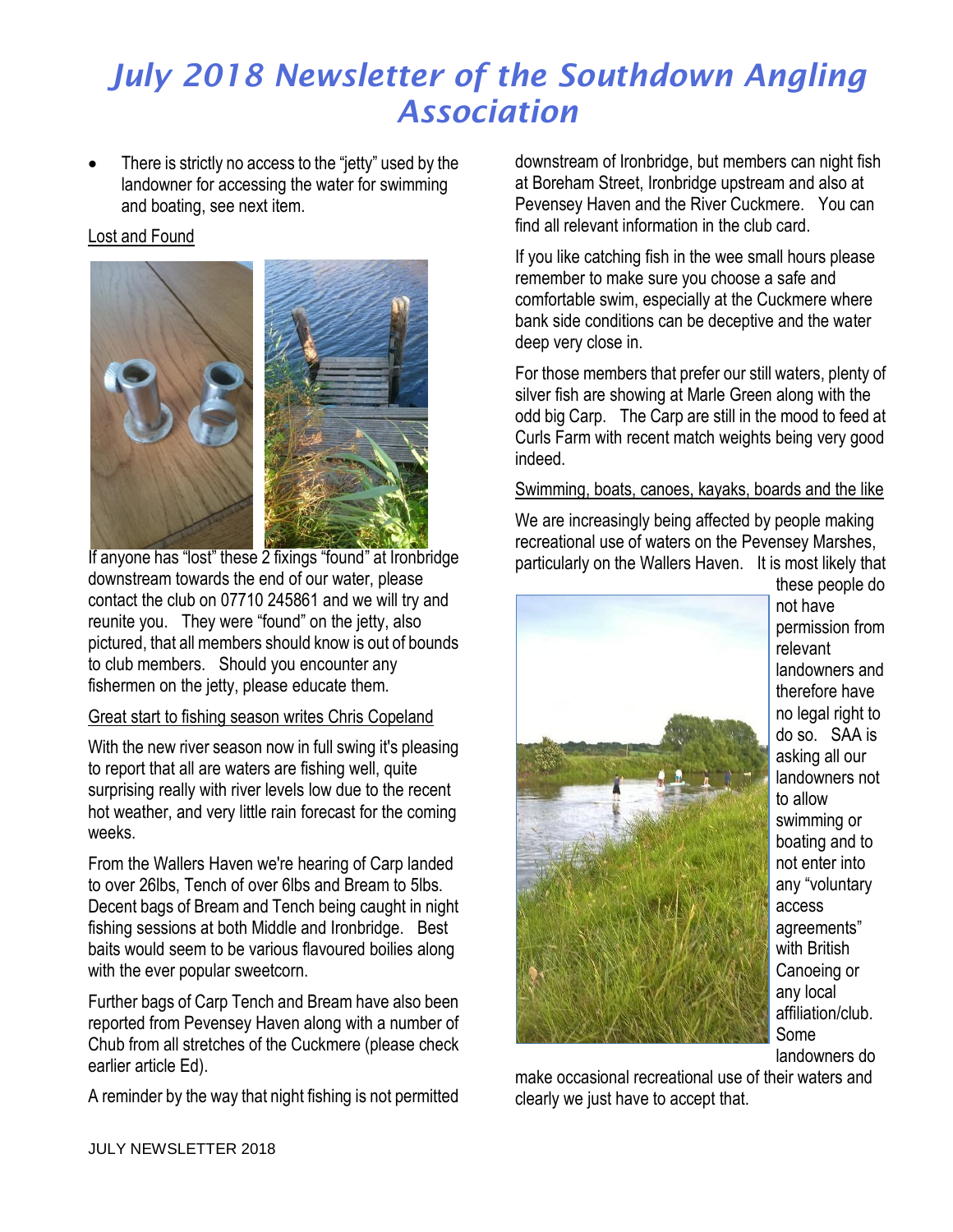Regrettably, there is nothing that we can do to prevent people making unauthorised illegal recreational (non-fishing) use of club waters; only landowners can do that. You can verbally challenge people if you wish, but don't put yourself at risk in doing so.

For your information, The Cuckmere Valley Canoe Club are organising a paddling event on Sunday 16th September 2018 starting at Boreham Bridge and paddling down to Norman's Bay. There is a paddle sports website named "paddling.com" that is highlighting kayaking opportunities on the Wallers Haven and a website called "Wild Swimming" is also encouraging swimming in the water too. It is clearly a growing problem.

Note that SAA only allows fishing from the bank. Fishing in boats and the like launched from the bank is not allowed and there are no exceptions.

#### Change of Venue – Sunday 22nd July 2018

With apologies for the short notice, the inter-club match originally scheduled for Boreham Street in the Year Book will now be held at Middle Bridge. The water levels are currently too low to sensibly host 2 other clubs at the original venue. Hopefully this will not affect any plans you have made.

### Register your e-mail

You probably are getting fed-up of retailers asking you for an e-mail address. Well, we are doing just the same, not to annoy you, but because it is the easiest and cheapest way to contact you with important information. We can't afford the cost of sending you information by post.

So, please register an e-mail address with us by sending an e-mail to [saa.subs2018@btinternet.com](mailto:saa.subs2018@btinternet.com) with "SAA Newsletter" as the subject and you will be included for the future. If you change your e-mail address, please don't forget to let us know.

Please do this even if you have written an e-mail address on your membership form as, with some exceptions, they are not that easy to read.

### Mugs Gallery

We are very grateful for anyone that provides

JULY NEWSLETTER 2018

photographs for our website and newsletters. Below are a few recent contributions. Where provided the captions do not represent official policy of SAA and are meant to offend as much as possible $\odot \odot$ .

This little friend from Ironbridge was caught (who caught who? Ed) sometime during the evening match on 2nd July. A triumphant Steve Izzard said afterwards



"when I had this micro-monster and an even smaller perch, I thought I was going to do the double". Steve had won the interclub match on the Hydneye the previous day. Regrettably for Steve he came nearly last. Tommy Ruffe later said "it was just like Xmas all over again, I ate all his worms, pulled his float under and then kept my mouth firmly

shut – that will learn him". Sorry Steve, its not "coming home" this year, may be next year.

In other news there have been a number of tench caught on the Wallers Haven. "Bonio", one of our long standing "rockstar" like members, had one just the other evening, see picture left. Unfortunately, he can't go anywhere without being photo bombed.



Yet another superstar put in an appearance the same evening. Would you believe that this much underrated superstar has beaten 4x World Champion Blob Nodd at level terms off the next peg several times (very hard to believe I know, but its true Ed). If you see him about, driving a taxi may